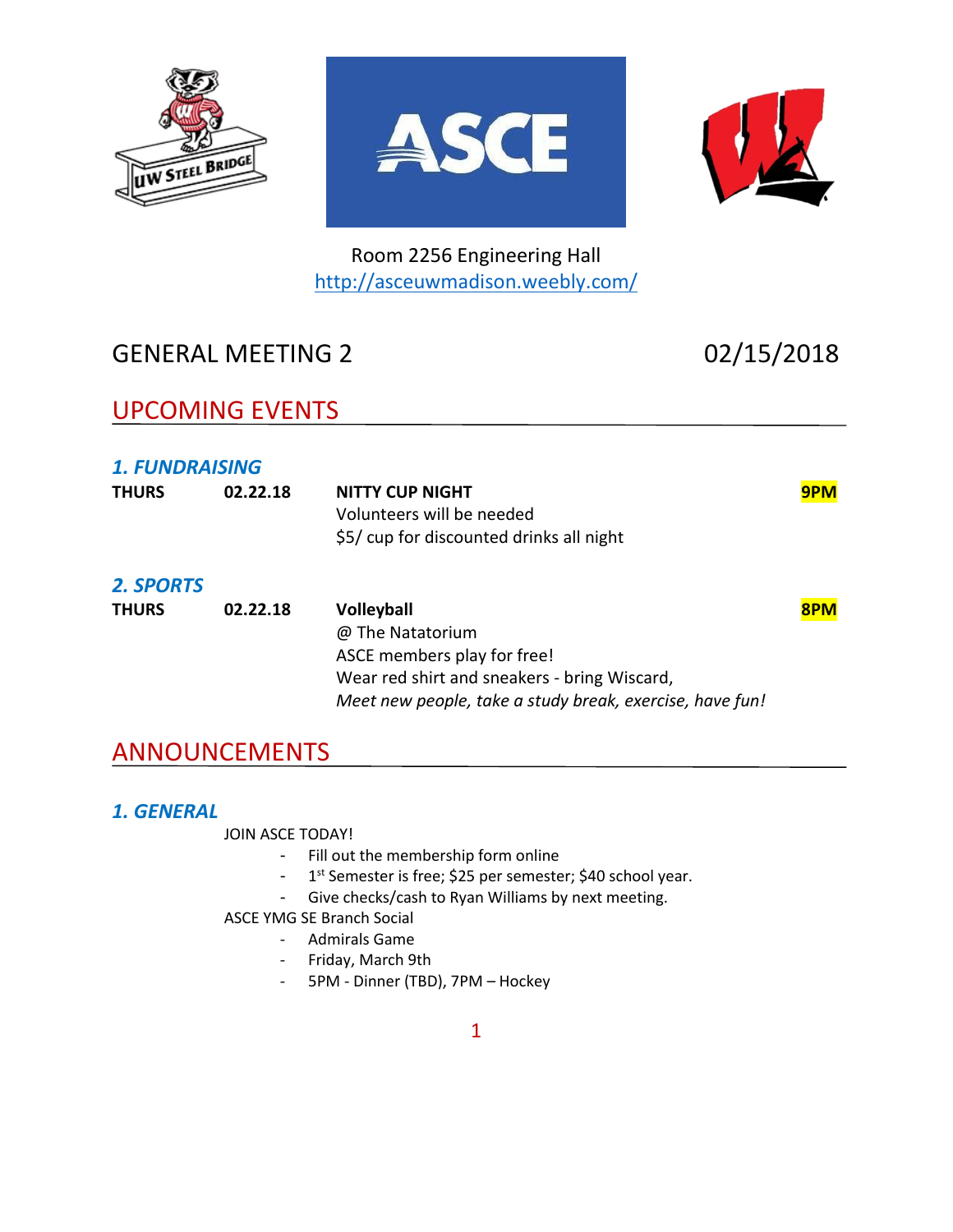JP Cullen Mock Bid Day

- Thursday, March 8th

2018 Regionals - Chicago, Illinois

- Small competition teams will be formed within the week

CLOTHING AND MEMORABILIA

- \$15 for shirt, Pocket tee!

### *2. SPRING 2018 OUTREACH EVENTS*

### **Upcoming Events:**

Saturday Science at Discovery Building, Milwaukee River Clean-up, Adopt a Highway

## *3. SPORTING EVENTS*

| <b>THURSDAYS</b> | <b>Volleyball</b>                                        | 8PM |
|------------------|----------------------------------------------------------|-----|
|                  | @ The Natatorium                                         |     |
|                  | ASCE members play for free!                              |     |
|                  | Wear red shirt and sneakers - bring Wiscard,             |     |
|                  | Meet new people, take a study break, exercise, have fun! |     |
|                  |                                                          |     |

### *4. STEEL BRIDGE*

| <b>MON</b> | 02.19.2018 | <b>General Meeting</b>                                          | 6:00-6:30PM |
|------------|------------|-----------------------------------------------------------------|-------------|
|            |            | 1045 ECB,                                                       |             |
|            |            | Construction team practice following in ECB lobby, 6:30-8:00 PM |             |
|            |            | Email: steelbridgeuw@gmail.com                                  |             |
|            |            | Our office is M1055 ECB                                         |             |
|            |            | <b>UPDATES</b>                                                  |             |

### - HOW CAN YOU GET INVOLVED?

o Load test coming soon (tentatively Thursday, Feb 22)

### *5. CONCRETE CANOE*

### **PADDLING PRACTICE**

*Next practice in March, Team tryouts*

### **FRIDAYS LAB DAYS 1-5 PM**

Canoe Lab (ECB B1082)

LET US KNOW IF YOU ARE NOT IN THE FACEBOOK GROUP

- reminders and updates,